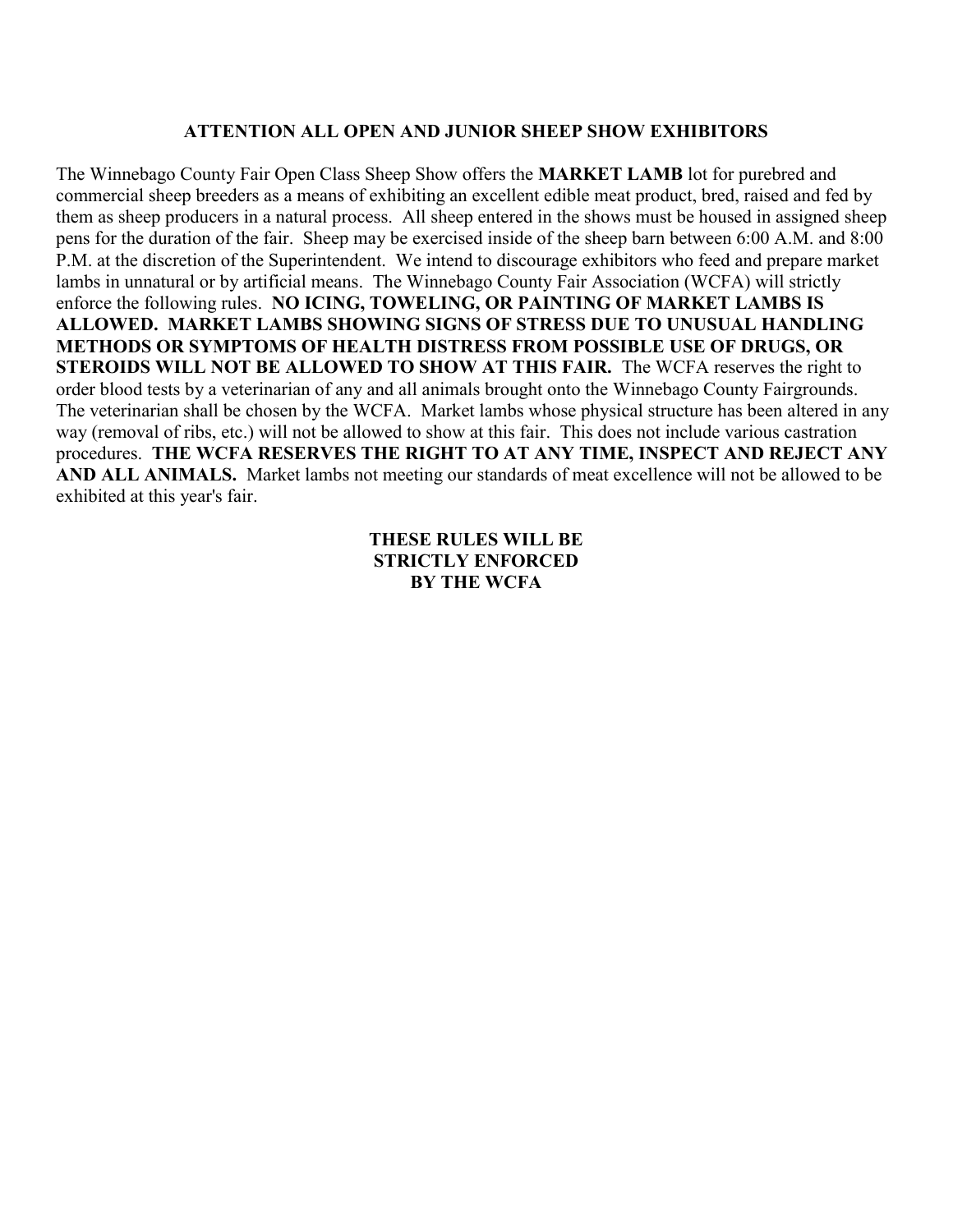# **DEPARTMENT F - SHEEP**

**Doug Williams**, Superintendent Phone: 815-238-8056

## **ATTENTION:**

# **One tack pen per family Show Sequence will be posted at show ring**

# **\*\*SOCIAL SECURITY NUMBER REQUIRED ON ALL ENTRIES\*\***

- 1. Entry fee \$3.00 per entry, pen rent \$4.00 per pen. (Each exhibitor must pay entry and pen fees regardless of 4-H participation.)
- 2. Animals will not be released until 5:00 P.M., August 21, 2022. Premium checks will be passed out at 4:00 P.M. that same day.
- 3. Registration will be checked. Health papers must be turned in during check in. They will be returned with checks.
- 4. In accordance with breed standards, Southdown must be slick sheared within 10 days of show.

#### **AWARDS**

Grand Champion Market Lamb: Trophy and \$20.00 Champion Ram Over All Breeds: Trophy and \$20.00 Champion Ewe Over All Breeds: Trophy and \$20.00 **Shepards Award: \$40.00**

# **THANK YOU**

# **PeaBudy's North for sponsoring the Grand Champion Market Lamb Trophy Seward Ag Supply for sponsoring the Grand Champion Ram Trophy German American Bank for sponsoring the Grand Champion Ewe Trophy**

Class Definitions:

**Cheviot, Oxford, Shropshire and Southdown:**

Senior Lamb Classes split as follows: September 1 thru February 15. Junior Lamb classes: February 16 and after.

 **Corriedale, Dorset, Hampshire, Montadale, Suffolk, Other Breeds and Columbia:** Senior Lamb Classes split as follows: September 1 thru December 31. Junior Lamb classes: January 1 and after.

Group Showing:

**Breeders Young Flock:** 1 Ram any age and 3 Ewes including both yearlings and lambs.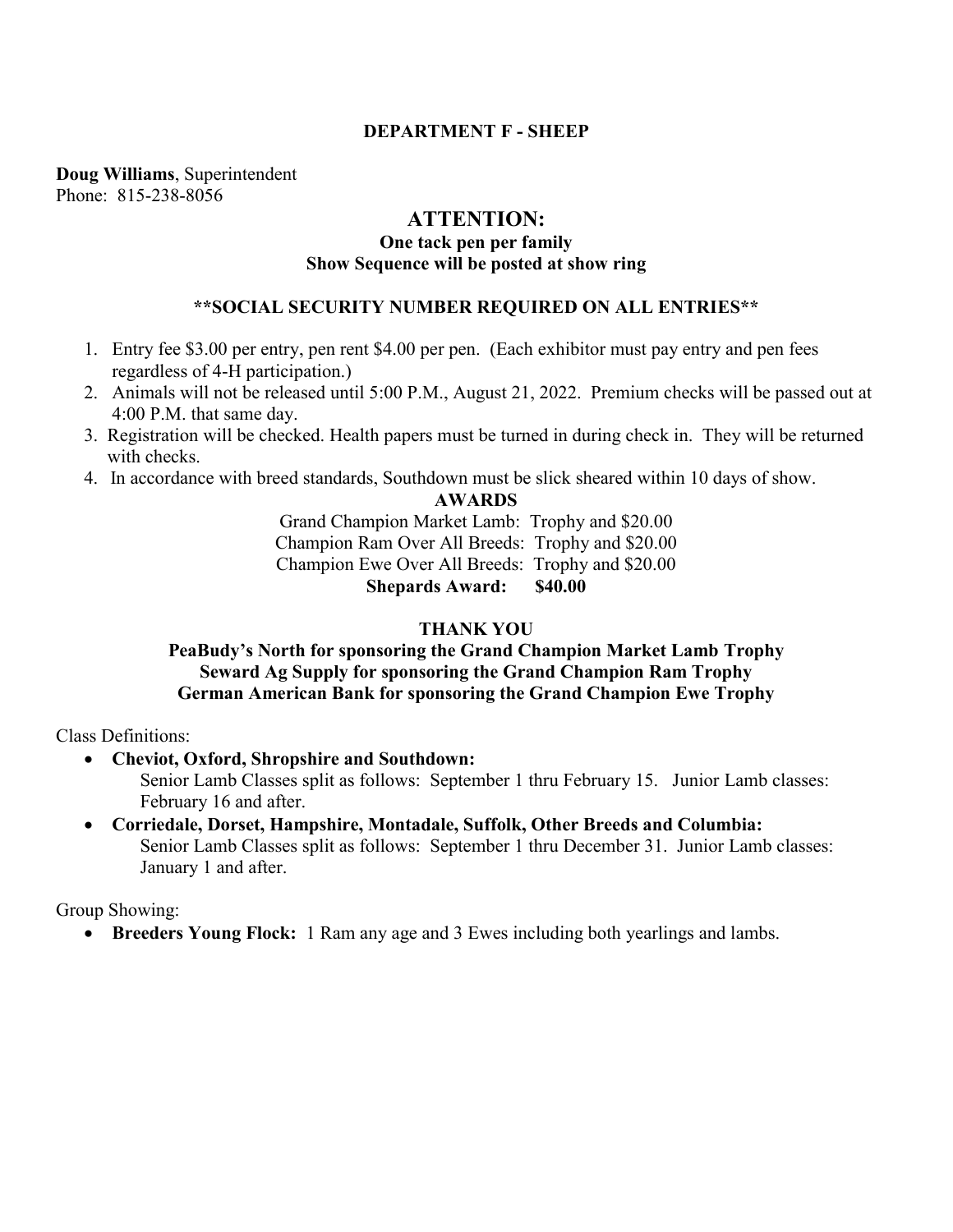#### **SECTION 1 – CHEVIOT**

|     | <b>CLASS # DESCRIPTION</b>          |      | <b>PREMIUM</b> |   |   |
|-----|-------------------------------------|------|----------------|---|---|
| 701 | <b>Yearling Ram</b>                 | \$18 | 16 14 9        | 6 | 4 |
| 702 | Senior Ram Lamb                     | 18   | 16 14 9        | 6 | 4 |
| 703 | Junior Ram Lamb                     | 18   | 16 14 9        | 6 | 4 |
| 704 | Pair Ram Lamb                       | 18   | 16 14 9        | 6 | 4 |
| 706 | <b>Yearling Ewe</b>                 | 18   | 16 14 9        | 6 | 4 |
| 707 | Pair Yearling Ewe                   | 18   | 16 14 9        | 6 | 4 |
| 708 | Pair Yearling Ram/Ewe               | 18   | 16 14 9        | 6 | 4 |
| 709 | Senior Ewe Lamb                     | 18   | 16 14 9        | 6 | 4 |
| 710 | Junior Ewe Lamb                     | 18   | 16 14 9        | 6 | 4 |
| 711 | Pair Ewe Lamb                       | 18   | 16 14 9        | 6 | 4 |
| 713 | Mixed Pair of Lambs                 | 18   | 16 14 9        | 6 | 4 |
| 714 | Breeders Young Flock                | 18   | 16 14 9        | 6 | 4 |
|     | Champion and Reserve Ram - Rosettes |      |                |   |   |
|     | Champion and Reserve Ewe - Rosettes |      |                |   |   |

#### **SECTION 2 - CORRIEDALE**

|     | <b>CLASS # DESCRIPTION</b>          |      | <b>PREMIUM</b> |   |   |  |
|-----|-------------------------------------|------|----------------|---|---|--|
| 720 | <b>Yearling Ram</b>                 | \$18 | 16 14 9        | 6 | 4 |  |
| 721 | Senior Ram Lamb                     | 18   | 16 14 9        | 6 | 4 |  |
| 722 | Junior Ram Lamb                     | 18   | 16 14 9        | 6 | 4 |  |
| 723 | Pair Ram Lamb                       | 18   | 16 14 9        | 6 | 4 |  |
| 725 | <b>Yearling Ewe</b>                 | 18   | 16 14 9        | 6 | 4 |  |
| 726 | Pair Yearling Ewe                   | 18   | 16 14 9        | 6 | 4 |  |
| 727 | Pair Yearling Ram/Ewe               | 18   | 16 14 9        | 6 | 4 |  |
| 728 | Senior Ewe Lamb                     | 18   | 16 14 9        | 6 | 4 |  |
| 729 | Junior Ewe Lamb                     | 18   | 16 14 9        | 6 | 4 |  |
| 730 | Ewe Lamb Pair                       | 18   | 16 14 9        | 6 | 4 |  |
| 732 | Mixed Pair of Lambs                 | 18   | 16 14 9        | 6 | 4 |  |
| 733 | Breeders Young Flock                | 18   | 16 14 9        | 6 | 4 |  |
|     | Champion and Reserve Ram - Rosettes |      |                |   |   |  |
|     | Champion and Reserve Ewe – Rosettes |      |                |   |   |  |

#### **SECTION 3 - DORSET**

| <b>CLASS # DESCRIPTION</b> |                                     |      | <b>PREMIUM</b> |   |   |  |  |
|----------------------------|-------------------------------------|------|----------------|---|---|--|--|
| 739                        | <b>Yearling Ram</b>                 | \$18 | 16 14 9        | 6 | 4 |  |  |
| 740                        | Senior Ram Lamb                     | 18   | 16 14 9        | 6 | 4 |  |  |
| 741                        | Junior Ram Lamb                     | 18   | 16 14 9        | 6 | 4 |  |  |
| 742                        | Pair Ram Lamb                       | 18   | 16 14 9        | 6 | 4 |  |  |
| 744                        | <b>Yearling Ewe</b>                 | 18   | 16 14 9        | 6 | 4 |  |  |
| 745                        | Pair Yearling Ewe                   | 18   | 16 14 9        | 6 | 4 |  |  |
| 746                        | Pair Yearling Ram/Ewe               | 18   | 16 14 9        | 6 | 4 |  |  |
| 747                        | Senior Ewe Lamb                     | 18   | 16 14 9        | 6 | 4 |  |  |
| 748                        | Junior Ewe Lamb                     | 18   | 16 14 9        | 6 | 4 |  |  |
| 749                        | Ewe Lamb Pair                       | 18   | 16 14 9        | 6 | 4 |  |  |
| 751                        | Mixed Pair of Lambs                 | 18   | 16 14 9        | 6 | 4 |  |  |
| 752                        | Breeders Young Flock                | 18   | 16 14 9        | 6 | 4 |  |  |
|                            | Champion and Reserve Ram – Rosettes |      |                |   |   |  |  |
|                            | Champion and Reserve Ewe – Rosettes |      |                |   |   |  |  |

|     | <b>CLASS # DESCRIPTION</b>          |      | <b>PREMIUM</b> |   |   |
|-----|-------------------------------------|------|----------------|---|---|
| 758 | Yearling Ram                        | \$18 | 16 14 9        | 6 | 4 |
| 759 | Senior Ram Lamb                     | 18   | 16 14 9        | 6 | 4 |
| 760 | Junior Ram Lamb                     | 18   | 16 14 9        | 6 | 4 |
| 761 | Pair Ram Lamb                       | 18   | 16 14 9        | 6 | 4 |
| 763 | <b>Yearling Ewe</b>                 | 18   | 16 14 9        | 6 | 4 |
| 764 | Pair Yearling Ewe                   | 18   | 16 14 9        | 6 | 4 |
| 765 | Pair Yearling Ram/Ewe               | 18   | 16 14 9        | 6 | 4 |
| 766 | Senior Ewe Lamb                     | 18   | 16 14 9        | 6 | 4 |
| 767 | Junior Ewe Lamb                     | 18   | 16 14 9        | 6 | 4 |
| 768 | Ewe Lamb Pair                       | 18   | 16 14 9        | 6 | 4 |
| 770 | Mixed Pair of Lambs                 | 18   | 16 14 9        | 6 | 4 |
| 771 | Breeders Young Flock                | 18   | 16 14 9        | 6 | 4 |
|     | Champion and Reserve Ram – Rosettes |      |                |   |   |

Champion and Reserve Ewe – Rosettes

# **SECTION 5 - OXFORD**

|     | <b>CLASS # DESCRIPTION</b>          |      | <b>PREMIUM</b> |   |   |  |  |
|-----|-------------------------------------|------|----------------|---|---|--|--|
| 777 | <b>Yearling Ram</b>                 | \$18 | 16 14 9        | 6 | 4 |  |  |
| 778 | Senior Ram Lamb                     | 18   | 16 14 9        | 6 | 4 |  |  |
| 779 | Junior Ram Lamb                     | 18   | 16 14 9        | 6 | 4 |  |  |
| 780 | Pair Ram Lamb                       | 18   | 16 14 9        | 6 | 4 |  |  |
| 782 | <b>Yearling Ewe</b>                 | 18   | 16 14 9        | 6 | 4 |  |  |
| 783 | Pair Yearling Ewe                   | 18   | 16 14 9        | 6 | 4 |  |  |
| 784 | Pair Yearling Ram/Ewe               | 18   | 16 14 9        | 6 | 4 |  |  |
| 785 | Senior Ewe Lamb                     | 18   | 16 14 9        | 6 | 4 |  |  |
| 786 | Junior Ewe Lamb                     | 18   | 16 14 9        | 6 | 4 |  |  |
| 787 | Ewe Lamb Pair                       | 18   | 16 14 9        | 6 | 4 |  |  |
| 789 | Mixed Pair of Lambs                 | 18   | 16 14 9        | 6 | 4 |  |  |
| 790 | Breeders Young Flock                | 18   | 16 14 9        | 6 | 4 |  |  |
|     | Champion and Reserve Ram – Rosettes |      |                |   |   |  |  |
|     | Champion and Reserve Ewe – Rosettes |      |                |   |   |  |  |

# **SECTION 6 - SHROPSHIRE**

|     | <b>CLASS # DESCRIPTION</b>          |      | <b>PREMIUM</b> |   |   |  |
|-----|-------------------------------------|------|----------------|---|---|--|
| 796 | <b>Yearling Ram</b>                 | \$18 | 16 14 9        | 6 | 4 |  |
| 797 | Senior Ram Lamb                     | 18   | 16 14 9        | 6 | 4 |  |
| 798 | Junior Ram Lamb                     | 18   | 16 14 9        | 6 | 4 |  |
| 799 | Pair Ram Lamb                       | 18   | 16 14 9        | 6 | 4 |  |
| 801 | <b>Yearling Ewe</b>                 | 18   | 16 14 9        | 6 | 4 |  |
| 802 | Pair Yearling Ewe                   | 18   | 16 14 9        | 6 | 4 |  |
| 803 | Pair Yearling Ram/Ewe               | 18   | 16 14 9        | 6 | 4 |  |
| 804 | Senior Ewe Lamb                     | 18   | 16 14 9        | 6 | 4 |  |
| 805 | Junior Ewe Lamb                     | 18   | 16 14 9        | 6 | 4 |  |
| 806 | Ewe Lamb Pair                       | 18   | 16 14 9        | 6 | 4 |  |
| 808 | Mixed Pair of Lambs                 | 18   | 16 14 9        | 6 | 4 |  |
| 809 | <b>Breeders Young Flock</b>         | 18   | 16 14 9        | 6 | 4 |  |
|     | Champion and Reserve Ram – Rosettes |      |                |   |   |  |
|     | Champion and Reserve Ewe - Rosettes |      |                |   |   |  |